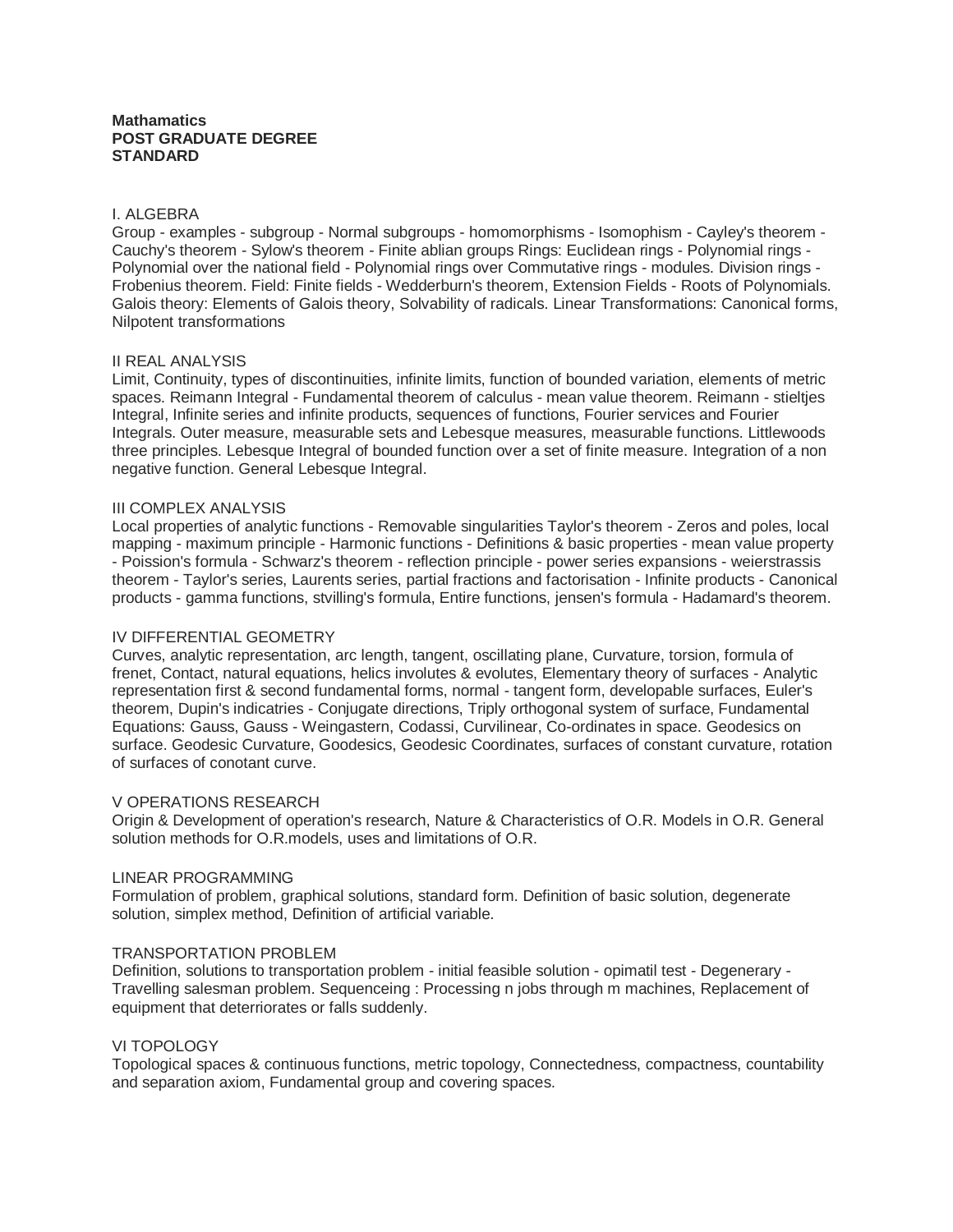# PAPER - II

I. MECHANICS:-

STATICS:- Equiliburium of a system of particles, work and potential energy, friction, commoniatenary principles of virtual work - stability of equilibrium of forces in three dimensions. DYNAMICS:- Rectilinear motion - motion with constant acceleration motion under gravity - motion along an included plane - motion under gravity in a resisting medium Impalsive forces & Impact, Principles of Conservation of Linear momentum, Collision of two smooth spheres - Direct Impact of sphere on a fixed plane - Projectiles - Circular motion of a particle, Central orbits, moments of enertia, motions of a rigid body about a fixed axis - K.E. of rotation - moment of momentum - motion of a circular disc - hoop or a sphere rolling down an inclined plane.

# II. DIFFERENTIAL EQUATIONS:-

Linear differential equations of higher order - Linear dependence & wronskian basic theory - solutions in power series - Introduction to second order linear equations with ordinary points. Legendre equations and legendre polynomial, Second order equations with regular singular points, Bessel equations. Partial differential equations; first order, complete Integral, general Integral, singular Integral, Compatible systems of first order equation, charpit's method. Partial differential equations of second order - Linear and partial equations with constant Co-efficients Laplace equation - Elementary solutions of Laplace equation.

# III. PROBABILITY & MATHEMATICSL STATISTICS: -

Probability of an event, Baye's theorem, Variables - random. Discrete & continuous distributions - Expected values & functions. Moment generating function and Charasteristic functions - Chebychev's inequality statements of uniqueness theorem & inverse theorems on charasteristics functions.

# STANDARD DISTRIBUTIONS:

Binomial, poisson, normal & uniform Sampling distribution of Statistics based on normal distribution - X2, F concept of bivariate distributions, Correlation and regression, Linear prediction, rank Correlation Coefficient, Partial & multiple Correlation. Sample moments & their functions. Notion of sample - statistic - X2 - distribution, t, Fisher's Z disltribution - distribution of regression coefficients.

# SIGNIFICANT TESTS:

Concepts - parametric tests for small & large samples - X2 test - test of Independance by contingency table - theory of hypothesis testing - Power function - Most powerful tests Uniformly most powerful test unbiased tests.

# IV. FLUID DYNAMICS:-

Compressible flow; effects of compressibility, Linearised theory, thermodynamical consideration, energy equation, plane shock waves, oblique shockwaves, prantle-mayer expansion - Navier stoke's equation dissipation of energy - diffusion of vorticity condition of no slip - steady flow between concentric rotating cylinder - steady viscos flow in tubes of uniform cross section - uniqueness theorem, Reynolds number, Boundary Layer thoery.

# V. GRAPH THEORY:-

Graphs and simple graphs, subgraphs, vertex degrees, paths and connection, cycles, trees cutedges and bends, cut vertices, Cayle Y's formula, connectivity the travelling salesman problem, Blocks, Euler Tours, Hamilton cycles, matching and coverings in Bipartite - Graphs, perfect matchings, Edge chrometic number, Vizing's theorem. Independent series - Ramsey's theorem, Turan's theorem, Chromatic number, Brooks theorem.

# VI. FUNCTIONAL ANALYSIS:-

Fundamentals of normed Linear spaces, bounded Linear maps on Banach spaces, open mapping theorem, converse of Reimann Lebseque Lemma, spaces of bounded linear maps, weak and weak